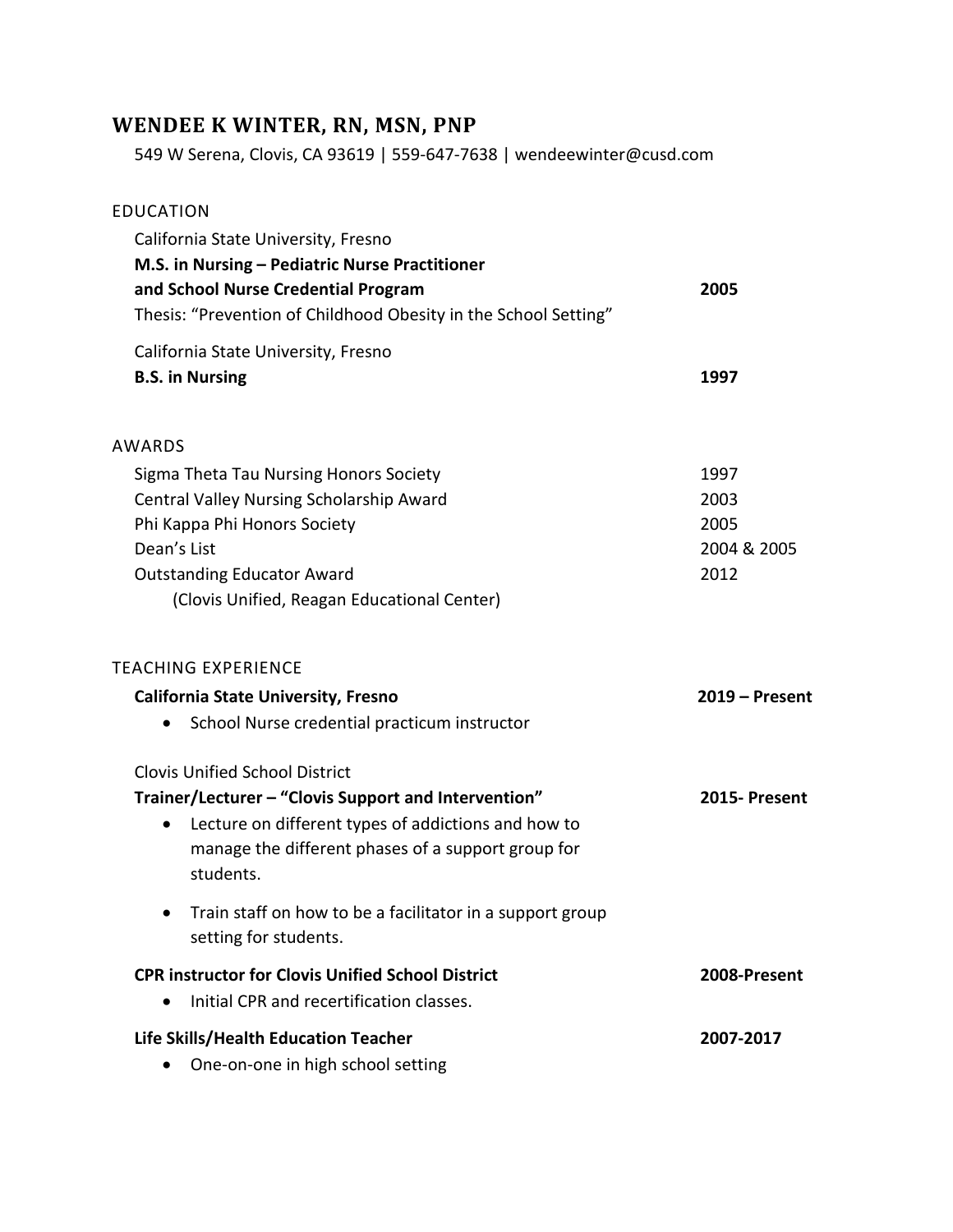#### EMPLOYMENT

#### **Nurse Practitioner – July 2017 to Present**

- Provide well child exams for children 0-18 years of age
- Sports physicals
- Sick visits when child is not able to see primary care doctor or have no insurance
- Provide education to families on healthcare
- Vaccine coordinator
- Educate and give immunizations

# **School Nurse – August 2007 to July 2017**

# **Clovis Unified School District**

- Provide individualized, high quality health care to children while at school.
- Provide assistance to families regarding medical care
- Conduct hearing and vision screenings
- Maintain children's immunization and health records
- Develop Individualized Educational Plans and safety plans for health care while at school
- Provide assistance and counseling to teen parents when needed and refer to Cal-Safe Nurse.
- Provide counseling to students on a variety of emotional issues
- Help CUSD police officer with drug assessment screening
- Train and supervise instructional aids on health procedures (Gastrostomy medication, catheterizations)
- Maintain a busy office with average student flow of 70 students per day.

## **Nurse Practitioner - June 2005 to August 2007**

## **Fresno County Office of Education Mobile Health Center**

- Developed, planned, and implemented the role of the mobile health unit to serve the rural students of Fresno County
- Provided well child exams for children 0-19 years of age
- Handled acute care visits when child was not able to see primary care doctor or had no insurance
- Developed and operated an obesity prevention program for children
- Educated children and guardians on asthma treatments and medications
- Assisted families in signing up for Medi-Cal, Healthy Families or Healthy Kids
- Processed billing for Blue Cross Medi-Cal, Health Net Medi-Cal and CHDP
- Wrote two grants to help get medical equipment and educational material for mobile unit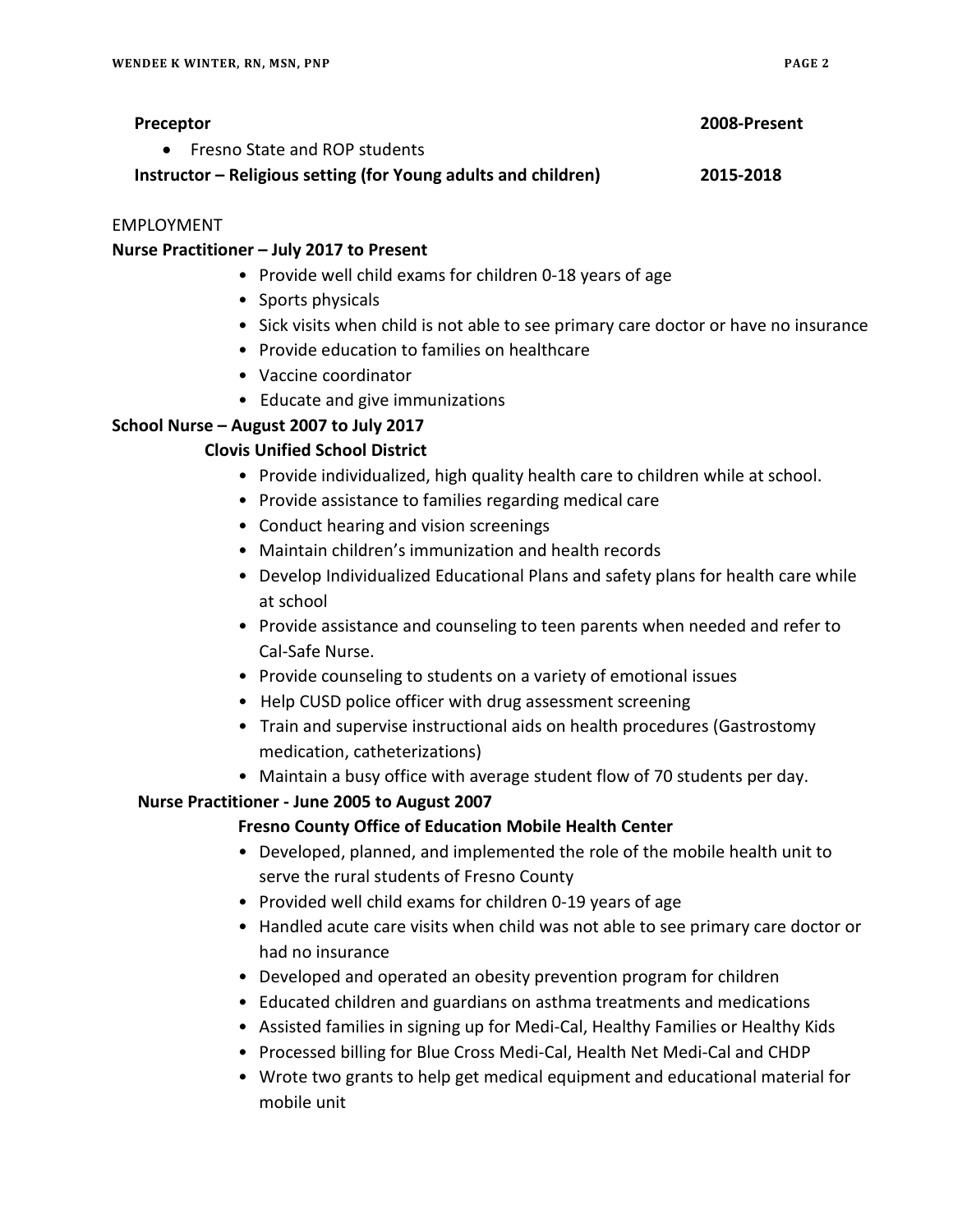## **Interim Director of Health Services – July 1, 2006 to August 30, 2006**

#### **Fresno County Office of Education**

- Hired two special education nurses and one occupational therapist.
- •Assigned contract nurses to school/districts that had requested nursing services.
- Planned topics and contacted all speakers for the city/county nurses meetings for 2006-2007 school year.
- Developed schedules for occupational therapists.
- Developed and received approval for a new position at our court and community schools for a health aide to help assist our school nurse.
- Planned meetings and organized the office for the arrival of a new Health Director.

## **School Nurse - August 1998 to June 2005**

## **Fresno County Office of Education**

- Cared for severely disabled children with complex medical needs
- Supervised all nurses at Ramacher School, making sure that children received quality care while at school.
- Developed Individualized Educational Plans for health care
- Assessed as needed for asthma, seizure, gastrointestinal, and respiratory problems
- Conducted hearing and vision screenings
- Maintained children's immunization and health records
- Educated staff on gastrostomy feedings, basic tracheotomy care, how to give oral medications, and handling seizure emergencies
- Provided assistance to families regarding medical care
- Wrote two grants to help get medical equipment for the students benefit

## **Procedure Nurse – March 1998 to July 1998**

- Provided nutritional care for children with gastrostomies
- Administered daily medications
- Assessed for gastrostomy and respiratory as needed
- In charge of Medi-Cal billing for all procedures

## **Internship: ER Valley Children's Hospital – September 1996 to December 1997**

- Responsible for updating chart information, including temperatures, blood pressure and pulse of all patients under preceptors care
- Delivered and administered oral medications as needed.
- Assisted in catherizations, IV's, wound care and castings